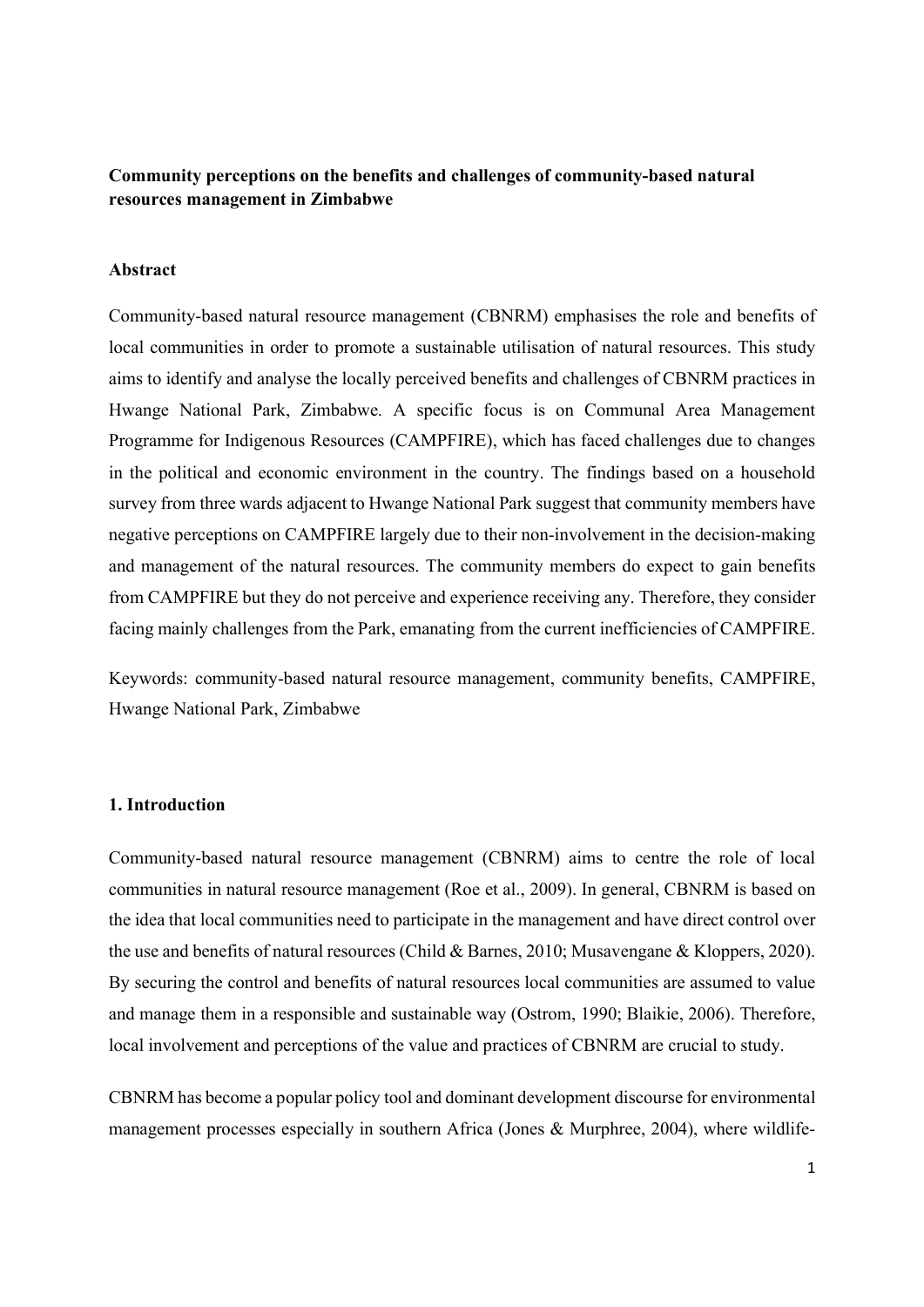based ecotourism operations have been increasingly used as a tool to generate community benefits from sustainable use of natural resources (see Hoole, 2010; Mbaiwa, 2015; Moswete & Thapa, 2015; Stone, 2015). In principle, both CBNRM and ecotourism aim at centralising the local communities and their involvement and benefits from sustainable natural resource management by emphasising need for participation, control and benefit creation (Fennell, 2001, 2015; Mbaiwa et al., 2019). In this respect, the combination of CBNRM and ecotourism development can represent an incentive-based conservation thinking (Swatuk, 2005). While there are many success stories of the symbiotic relation between communities and CBNRM with ecotourism initiatives (see Jones & Murphree, 2004; Long, 2004; Fennell & Weaver, 2005), there are also failures.

In general, the key problems originate from poor local involvement, power inequalities and resulting minimal or missing community benefits, which should be addressed based on local views and needs (see Tosun 2000, 2006; Saarinen, 2010; Hun et al., 2015; Mbaiwa, 2011a, 2017). This is crucial because CBNRM is seen in the southern African context often as a concept meant to correct the colonial injustices of the past whereby the rural people were excluded from the management of resources in their communities (Matseketsa et al., 2018). During the colonial era, protected areas (PAs) were formulated to forward the global conservation agenda, and laws were promulgated to criminalize traditional practices such as subsistence hunting done by the locals (Ramutsindela, 2009; Matseketsa et al., 2018) thereby taking away the right of the locals to benefit from the resources in their communities.

In addition to counter the detrimental impacts of colonial practices to African communities, CBNRM has become an increasingly important tool to support the achievement of United Nations Sustainable Development Goals (SDGs) and related targets (United Nations, 2015), in general, and particularly those that focus on uplifting lives of rural communities and the protection of natural resources (see Saarinen et al., 2013. In this regard the SDGs aim to reduce rural poverty through among other things promoting the sustainable use of resources (Rogerson & Saarinen, 2018). Furthermore collaborative resource governance strategies have the potential to help in the achievement of SDGs through reduction of poverty in rural communities and promoting the sustainable use of biodiversity (Spenceley & Rylance, 2019). Pro-poor tourism, inclusive tourism and collaborative based community tourism are concept tied to CBNRM practices because of their ability to promote governance of resources by local community members hence they can be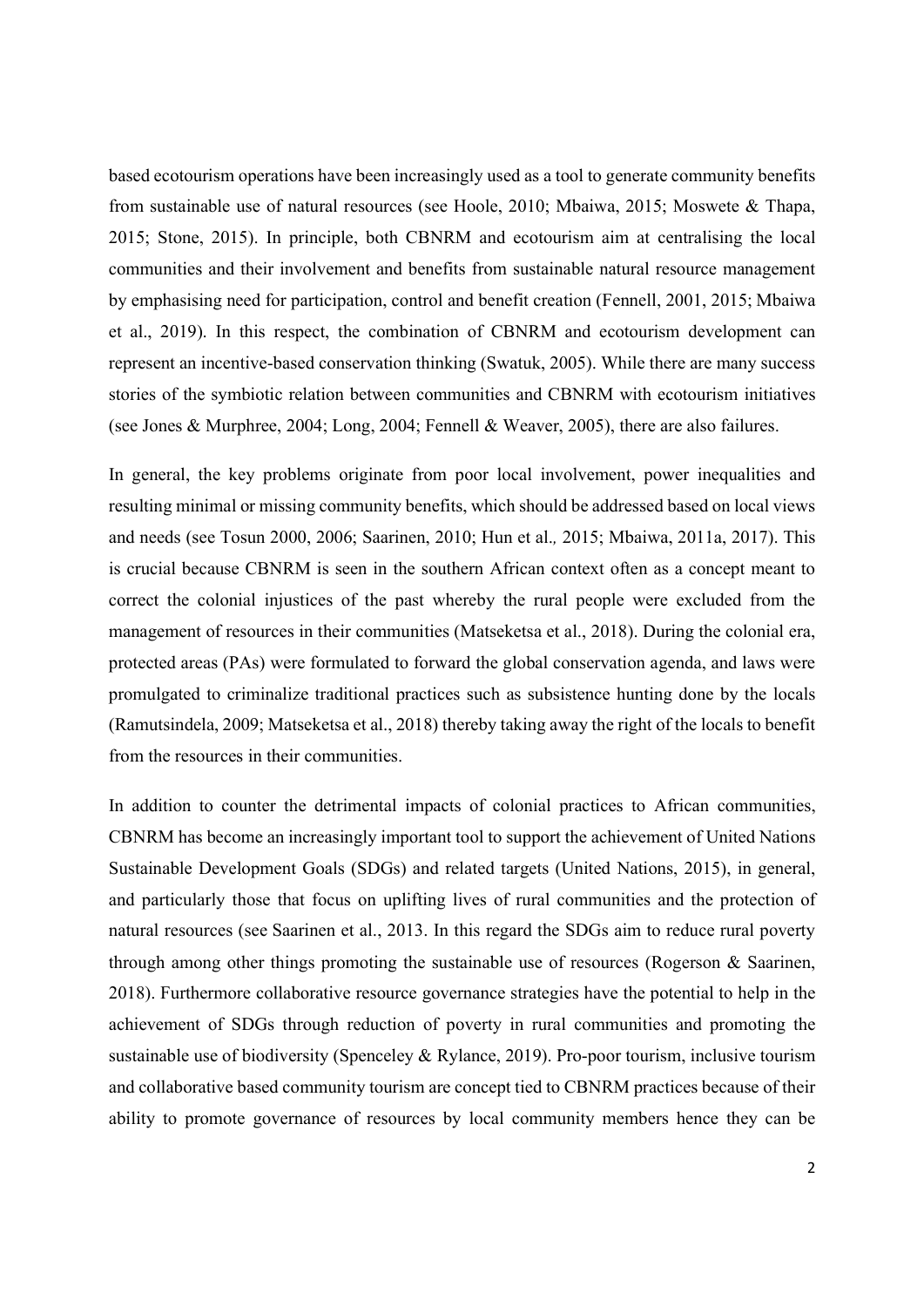advanced for the achievements of SDGs such as no poverty, gender equality, reduced inequalities and partnership for the goals among others (Siakwah et al., 2019).

In this paper we argue that the local views, involvement and participation are crucial issues to analyse for the successful management of CBNMR projects (see Blaikie, 2006; Saarinen, 2019; Musavengane & Kloppers, 2020). In Zimbabwe the Communal Areas Management Programme for Indigenous Resources (CAMPFIRE) project was introduced in 1982 as a CBNRM practice to ensure that the local community members would benefit from the existing wildlife in their everyday living environment (Ntuli & Muchapondwa, 2017). During the years, many ecological and socio-economic benefits largely based on ecotourism developments have been reaped in the conservation of natural resources and in uplifting the wellbeing of communities (Chigonda, 2018). In the last two decades, however, CAMPFIRE projects have been facing major operational constraints due to a number of political and economic challenges facing the country thereby reducing the number of international ecotourists and, thus, benefits accruing to the locals (Mutandwa & Gadzirayi, 2007). There are existing studies on CBNRM issues in Zimbabwe, but many of them are general policy-oriented papers or conservation focused, or they are empirically older in respect the current conservation area management situation and tourism system in the country (see Madzudzo, 1999; Jones, 2004; Child & Barnes, 2010).

The main aim of the research is to identify and analyse the perceived benefits and challenges of CBNRM in the Zimbabwean context. The study provides an empirically informed situation analysis on local views on CBNMR developments and practices by participating local communities living adjacent to Hwange National Park. The empirical approach is based on a household survey from three wards adjacent to the Park, which is the largest protected area in Zimbabwe and a major tourism destination in the country and southern African region. Therefore, studying the local views on the management, benefits and costs of the National park is important for the communities but also for the socio-economic development of the country in future.

## 2. Community-based natural resource management thinking

## 2. 1 Devolution of power and creating local benefits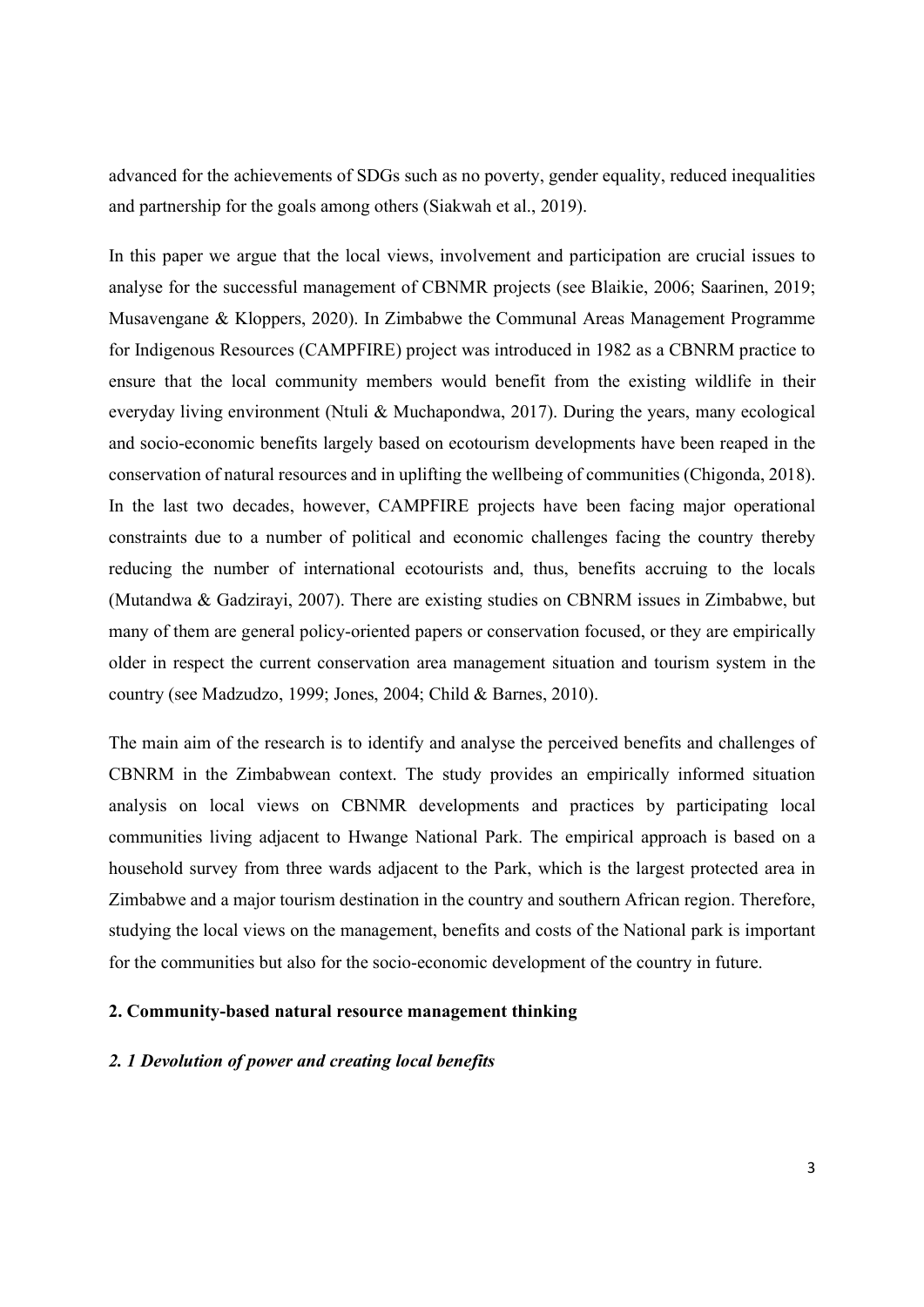In southern Africa, CBNRM related policies and implementation practices have taken different forms and shape depending on the needs and situation of a particular country (Mountjoy et al., 2016). Related to this, Dyer et al. (2014) have noted that there are several CBNRM programs in the region. For example, there is the Administrative Management Design for Game Management Areas (ADMADE) and Luangwa Integrated Resource Development Project (LIRDP) in Zambia (DeGeorges & Reilly, 2009; Musavengane & Simatele, 2016) and Wildlife Integration for Livelihood Diversification (WILD) practice in Namibia (Harrison et al., 2014). In addition, Namibian government has established communal conservancies based on trust and comanagement (DeGeorges & Reilly, 2009; Kavita & Saarinen, 2016). According to Hoon (2014) Botswana has community trusts guided by the CBNRM policy promulgated in 2007 by the Botswana parliament (see Mbaiwa et al., 2019).

Despite the specific initiative, CBNRM represents a 'management of resources such as land, forests, wildlife and water by collective, local institutions for local benefit' (Roe et al., 2009: 5). Thondhlana et al. (2015) have noted that in various places around the world local people are part of parks and their surroundings making them an important stakeholder in the conservation of natural resources. Child & Barnes (2010) have argued that most rural African communities live on communal lands where they are politically and also economically excluded from having access to resources in their areas that form the bedrock of their survival. However, people living at the proximity of protected areas often experience costs such as disruption of their agricultural activities, depredation of their livestock, loss of lives as well as spread of diseases from wildlife to livestock among other costs (Mutandwa & Gadzirayi, 2007).

There is an increasing need to involve local communities in the management of protected areas to reduce social and economic costs and to ensure that the conservation objectives are achieved (Musavengane & Simatele, 2016). Indeed, previous research findings indicate that conservation without local participation and benefit creation often leads to negative outcomes for both protected areas and communities (Ostrom, 1990; Muboko & Murindagomo, 2014; Musavengane & Simatele, 2016). In order to avoid such outcomes, CBNRM entails empowerment of community members and encouraging their participation in decision making and management of natural resource as well as the devolvement of ownership to the communities integrally involved in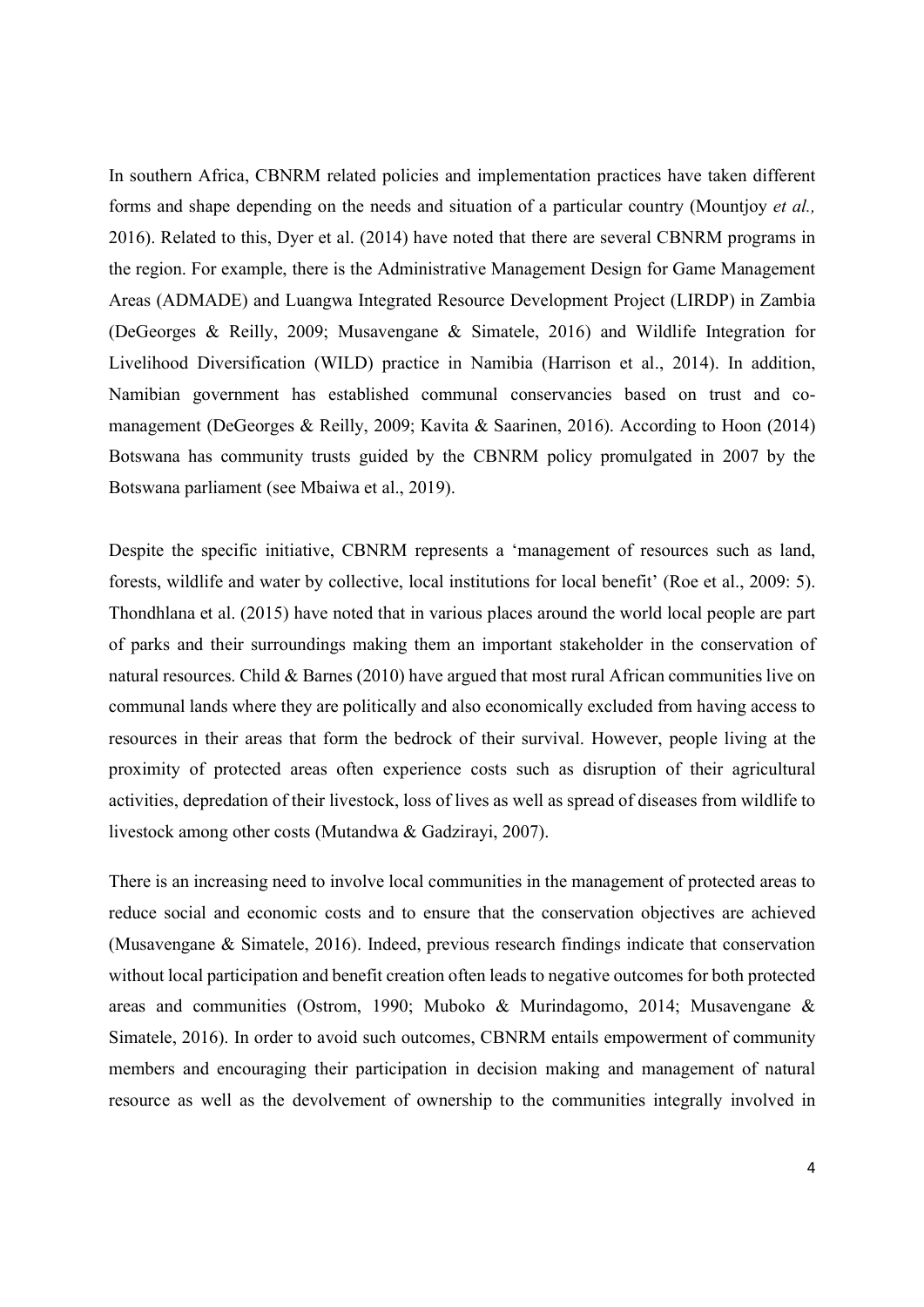resource use (Jones, 2004; Gandiwa et al., 2013). In addition, the SDGs centralize the local and human wellbeing in economic development (see United Nations, 2015; Saarinen, 2020).

In general, CBNRM programs are aimed at creating economic value for wildlife conservation for the benefit of community members (Chigonda, 2018). Opportunities arising from CBNRM include revenue accruing to the community members, game meat in cases where the trophy animal is edible as well as infrastructural development in the communal areas (Zunza, 2012; Harrison et al., 2014). Politically and mentally, CBNRM practices can empower local people and allow previously marginalized communities to exercise their collective rights over natural resources and land (Hoon, 2014; Chiutsi & Saarinen, 2017; Schnegg & Kiaka, 2018).

In addition to success, however, Hoole & Berkes (2010) have elucidated that CBNRM experiences in southern Africa involve also failures due to a number of challenges facing specific projects (Blaikie, 2006; Mbaiwa, 2011b; Dyer et al., 2014; Ntuli & Muchapondwa, 2017). Corruption by the local committees in accounting for the revenue collected from CBNRM projects as well as lack of transparency in the distribution of benefits is one of the challenges facing CBNRM (Chiutsi  $\&$ Saarinen, 2017). Lack of funding is one of the major challenges facing CBNRM, since they are heavily reliant on donor funding (Mountjoy et al., 2016). Donors and other support agencies have been of late focusing their resources to new initiatives such as transfrontier conservation areas (Hutton et al., 2005; Ramutsindela, 2009). CBNRM practices are too depended on donor funds such that when donors pull out they tend to collapse because of lack of funds (DeGeorges & Reilly, 2009). Moreover marginalization of the local communities in the management of natural resources and the tendency by central government to retain authority in key decision making and determining how resources will be used is another challenge facing CBNRM (Hoon, 2014; Chigonda, 2018).

Dyer et al. (2014) have highlighted that major policy failure in the devolution of power and authority in CBNRM practices as a dominant challenge. It is also argued that in Sub-Saharan Africa CBNRM practices are often driven by the need to fulfil personal interest exercise of political power (Nelson & Agrawal, 2008). In Namibia the creation of communal conservancies was blamed for the increase in the number of wild animals resulting in competition for grazing land and water between wildlife and livestock (Weaver & Skyer, 2003). The ban on trophy hunting and other forms of consumptive wildlife use in some countries greatly diminishes the potential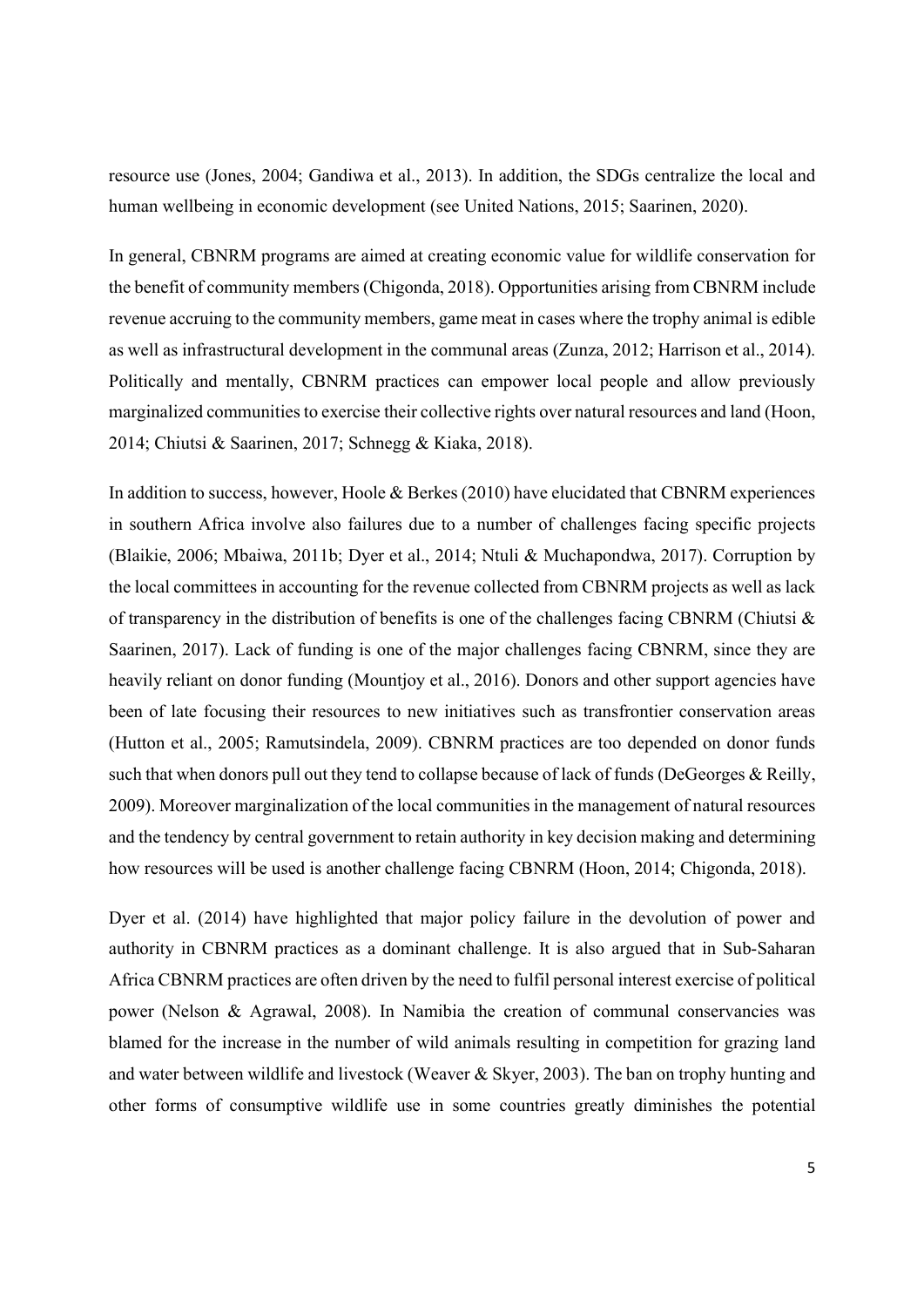economic returns for communities and creates disincentives for conservation by reducing wildlife's local economic value (Norton-Griffiths, 2007).

Dube (2019) has noted that in communities bordering conservation areas members usually perceive wildlife as a menace that interferes with their day to day lives and destroy their sources of livelihood. CBNRM practices are therefore seen as a potential way in which the local community members can also benefit from the wildlife in their localities and encourage the coexistence of wildlife and humans (see Grobler, 2005). Such approaches are credited for creating positive perceptions and awareness among the community members on the benefits they can reap from natural resources in their communities (Musavengane, 2019). Rogerson & Saarinen (2018) have observed that CBNRM practices help in the transferring of tourism benefits to local communities and especially the poor rural areas.

## 2.2 Communal Area Management Programme for Indigenous Resources (CAMPFIRE)

In the Zimbabwean context the CAMPFIRE has been the flagship program for the country and also for the wider southern African region (Musavengane & Simatele, 2016). In this respect, CAMPFIRE is recognized as the first initiative of CBNRM practices in southern Africa and a number of countries have subsequently borrowed from this initiative after its success to develop their own CBNRM (Degeorges & Reilly, 2009; Musavengane & Simatele, 2016). The Programme was introduced in the early 1980s to improve community participation in wildlife conservation and management (Muboko & Murindagomo, 2014). More specifically, it was largely created for the purposes of dealing with the surge in Human Wildlife Conflict (HWC) in communities residing adjacent to protected areas (Harrison et al., 2014).

CAMPFIRE replaced Wildlife Industries New Development for All (WINDFALL) project, which was introduced in 1978 with the primary objective of introducing commercial wildlife ranching in communal areas and also to fight human wildlife conflict (Chigonda, 2018). WINDFALL failed due to a number of challenges, such as exclusion of the local people and resulting negative perception of the project as well as unfair distribution of benefits (Muboko & Murindagomo, 2014). Contrast to preceding project the CAMPFIRE programme was credited for contributing to the conservation agenda at the same time helping to alleviate poverty in local communities (Tichaawa & Mhlanga, 2015).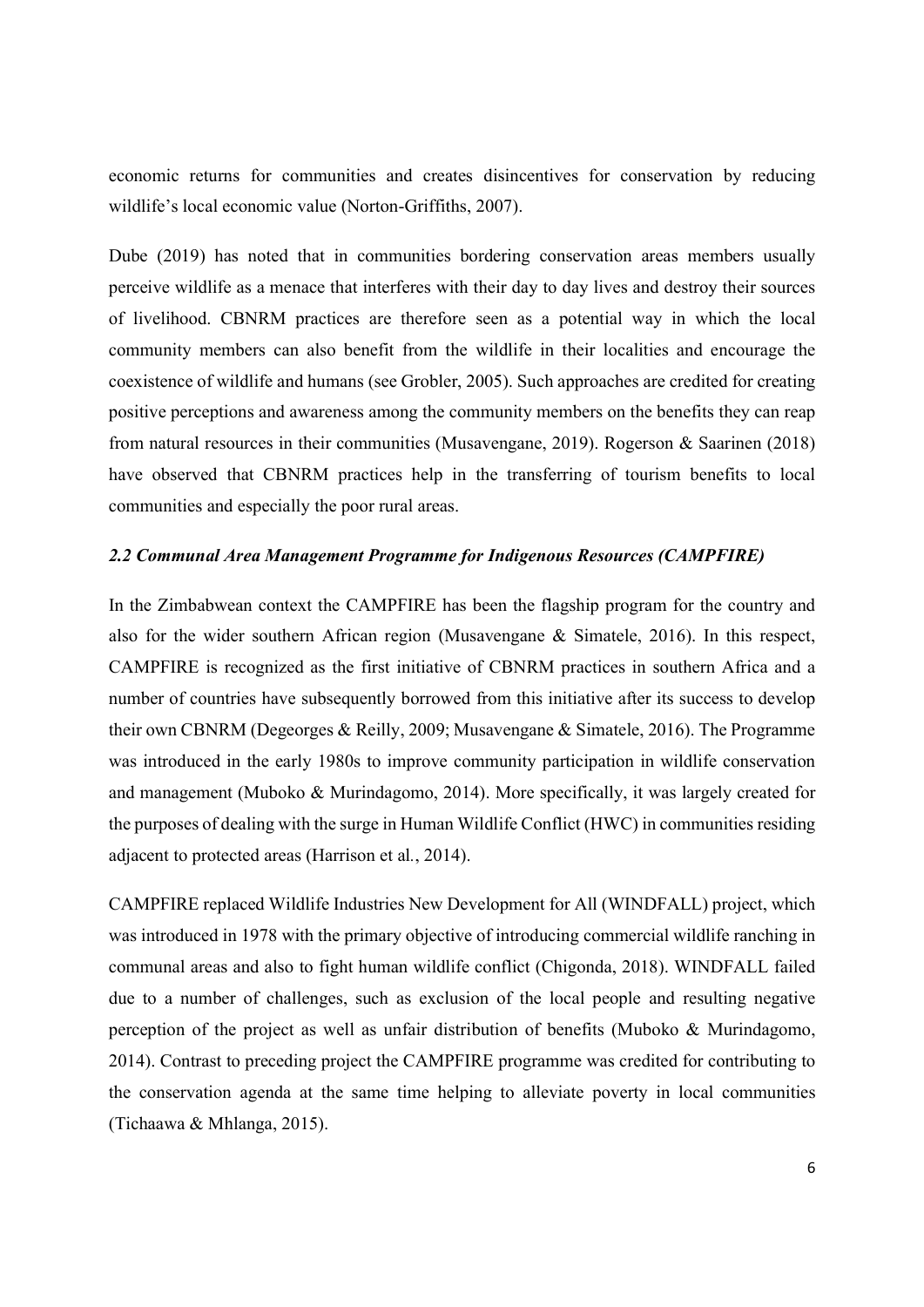Currently, CAMPFIRE is governed by the Rural District Councils (RDCs) that are empowered by law to manage revenue derived from selling hunting concessions, trophy fees among others for the benefit of the local communities (Chigonda, 2018). RDCs provide the link to national government through the provincial government and they collect hunting fees and distribute the community share through the local CAMPFIRE committees (Gandiwa et al., 2013). Harrison et al. (2014) have noted, however, that failure to fully decentralise authority to the local communities has hindered the original design of the CAMPFIRE programme. Therefore, compromises had to be made to devolve authority up to Rural District Councils, which were mandated with representing the local communities. CAMPFIRE project is structured in such a way that there is an elected CAMPFIRE committee that manages the project at a local level and is also responsible for representing the community in dealings with various stakeholders (Balint & Mashinya, 2006).

Reduced human-wildlife conflicts have been a result of the education and increase in environmental awareness of local people on how to minimize risk or damage from wild animals in the CAMPFIRE programme (Mapedza & Bond, 2006). However, CAMPFIRE has also faced a number of challenges including failure to devolve authority to the local communities, lack of empowerment and participation of local community members as well as elite capture of resources and wildlife based tourist revenues within Rural District Councils (RDCs) (Harrison et al., 2014; Musavengane & Simatele, 2016). Barrow & Murphree (2001) have noted that in most cases communities are involved as passive objects of benefits generated and they do not have much to say i.e. control in the management of resources in their areas (see Chiutsi & Saarinen, 2017).

Previous studies have indicated that with regard to CAMPFIRE community members indicate that the control of the programme has been held by a few people who do not have the community at heart and who benefit at the expense of the general community members (Dube, 2019). Musavengane & Kloppers (2020) have further posited that CBNRM practices are often characterised by power imbalances between the leaders and community members, which is seen as a source of conflicts between the two groups. Chigonda (2018) has noted that among the participating communities there has been an emergence of a few elite who dominate the whole CBNRM structure and appropriate to themselves the benefits that should be enjoyed by the whole community. Tichaawa & Mhlanga (2015) argued that CAMPFIRE is seen to have generated more of social i.e. intangible benefits to a community level. Thus, there are less economic benefits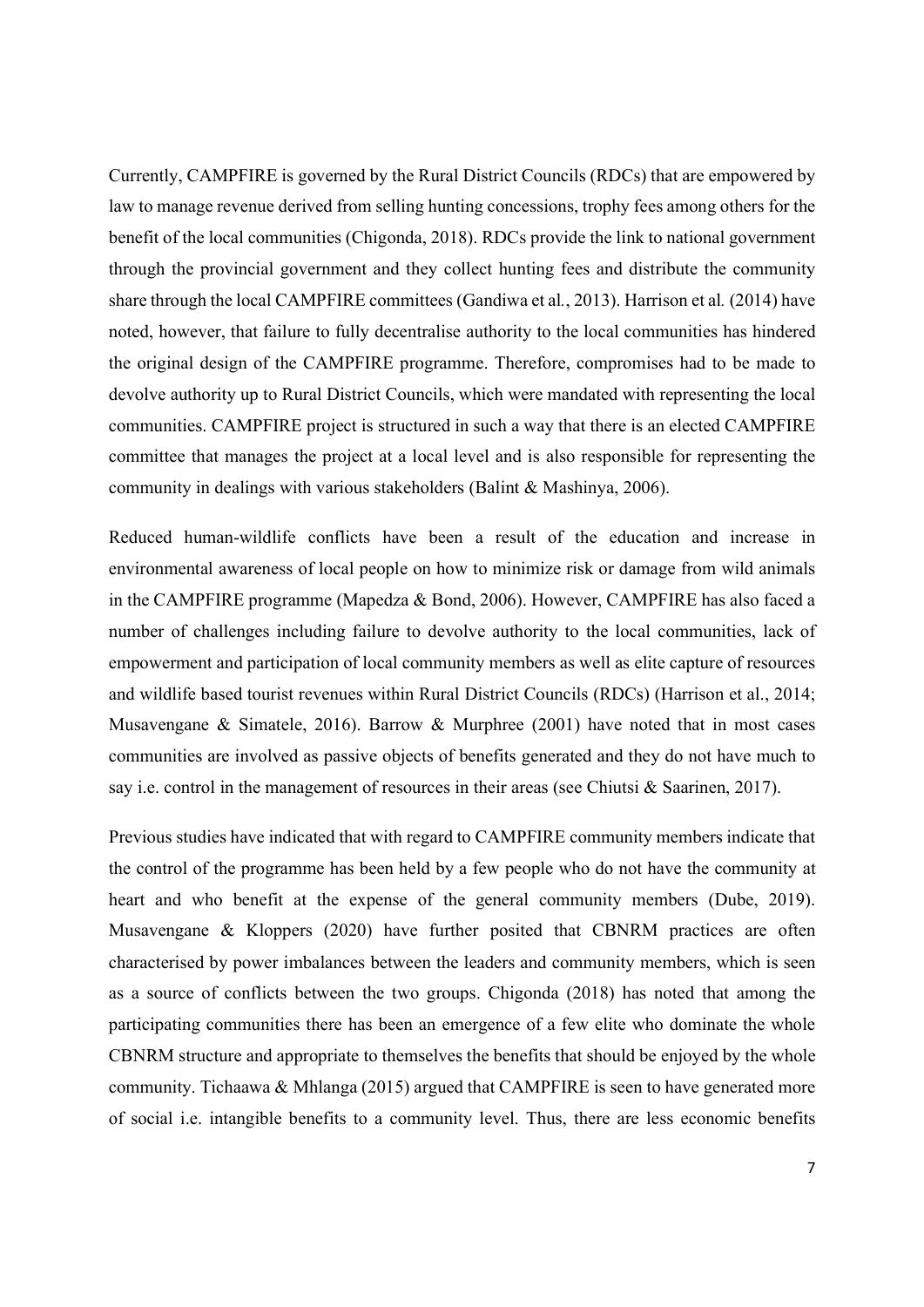accruing to individual households creating negative perceptions by people. In addition, communities go through social and economic changes over time which results in changes in their values and viewpoints necessitating the need to study and understand community perceptions before designing collaborative resource management initiatives (Grobler, 2005).

## 3. Materials and Methods

The research was carried out in communities living adjacent to the Hwange National Park in Zimbabwe. The area was first designated as a game reserve in 1928 and currently the park is the largest protected area in Zimbabwe housing a wide variety of wildlife and occupies about 14 600  $km<sup>2</sup>$  of land. The area is located in Matabeleland North province (Figure 1), which is in the agricultural region of the country (Guerbois et al., 2013). This research focused on three wards in the Hwange district namely Makwandara (ward 14), Sileu (ward 15) and Mabale (ward 17) due to their close proximity to the National park.

### INSERT Figure 1 about here

Figure 1. Location of study area wards (Wards 14, 15 and 17 in Hwange District). Source: Authors

In order to create an overview into the current status and impacts of CAMPFIRE in communities adjacent to Hwange National Park a case study approach with quantitative research methodology was adopted. Household surveys were conducted to three purposively selected wards out of the twenty individual wards in the Hwange district. Respondents were household heads selected using a convenience sampling, and the rationale for targeting household heads was because they were assumed to have had an involvement with the operations of CAMPFIRE in their communities. In addition, household heads are culturally expected to approach with questions focusing on land use, natural resource management and related potential challenges (see Chiutsi & Saarinen, 2017).

The household surveys were processed by trained Zimbabwean research assistants, which was considered crucial for the fieldwork phase (see Adeyinka-Ojo & Khoo-Lattimore, 2018). In the end a total of 200 usable responses were collected from all the three wards by utilising a semistructured questionnaire with both open ended and closed ended questions. Open ended questions enabled respondents to freely express themselves and to capture their opinion regarding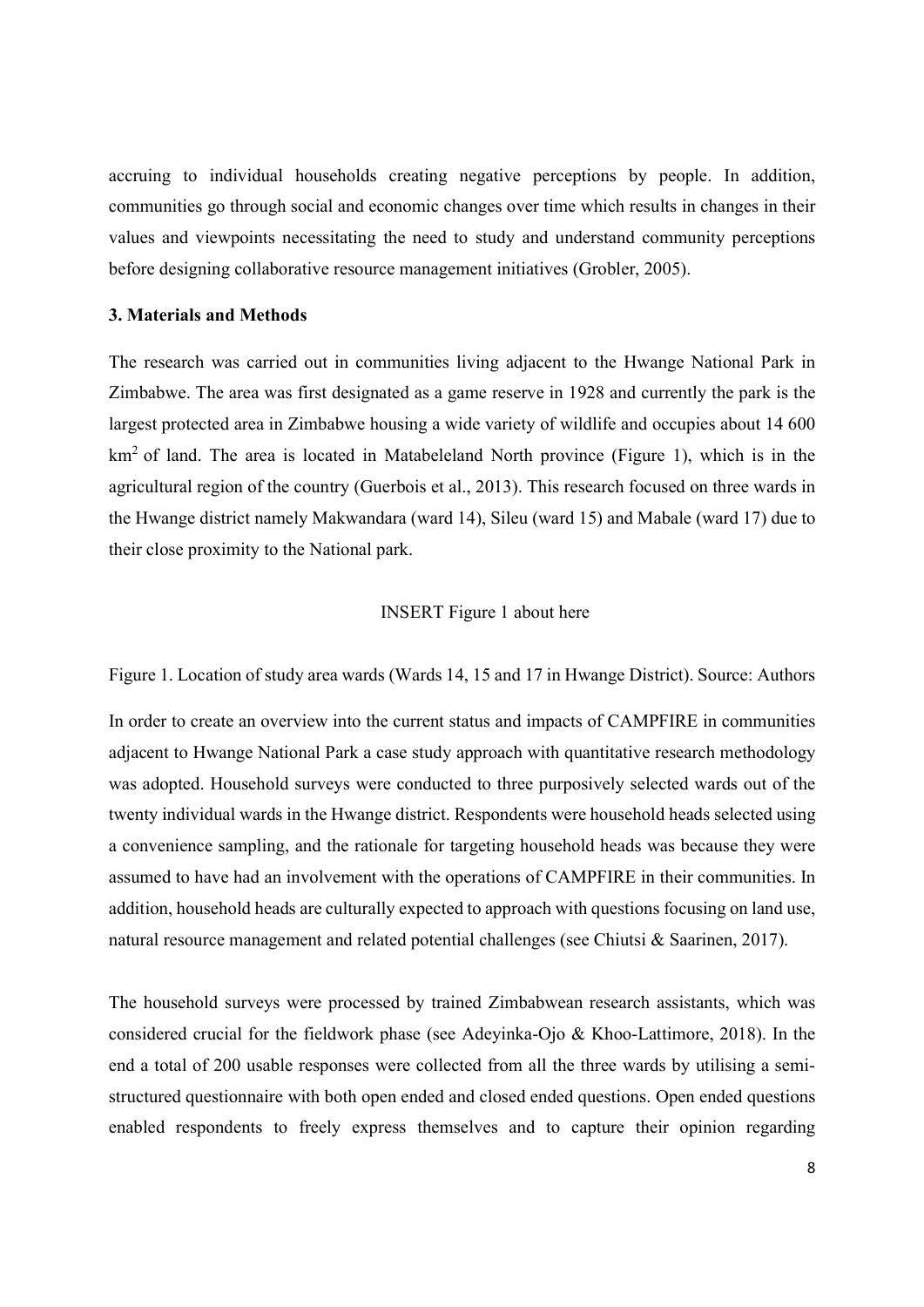CAMPFIRE practices in their community. The questionnaire contained items that seek to gain an understanding of the important resources for the community members, an evaluation of CAMPFIRE by the community members, benefits the community expects from CAMPFIRE, benefits they have received, challenges they face as well as their proposed solutions to the challenges. Questionnaire items were designed based on a thorough literature review of past studies done on CBNRM practices in the southern Africa. The data was analysed by using descriptive statistics, frequency distribution and multiple response analysis.

Results from demographic data shows that there were more females (57.5%) than males (42.5%) among the respondents (Table 1) and the majority of them are educated up to primary level (61.2%), which points to a low level of education in rural areas, in general. The study area is predominated by Nambiya (51%) and Tonga (20.5%) speaking people and the two are regarded as minority languages in Zimbabwe. Due to study areas the dominant languages in Zimbabwe, Ndebele (24%) and Shona (2%), have a lower representation in the research material. Most of the respondents (53%) are in the age group 41-50, and the study sampled 45% of the respondents from ward 17, 32.5 % from ward 14 and 22.5% from ward 15.

## INSERT Table 1 ABOUT here

## 4. Results

Respondents were asked to indicate the key resources they consider having in their community. According to the respondents, firewood, construction materials, wild fruits and grazing land for livestock are the most important resources (Table 2). Wild animals, game meat and traditional medicines were regarded as less important based on the Likert scale answers. Still, they were also evaluated in average as important.

INSERT Table 2 ABOUT here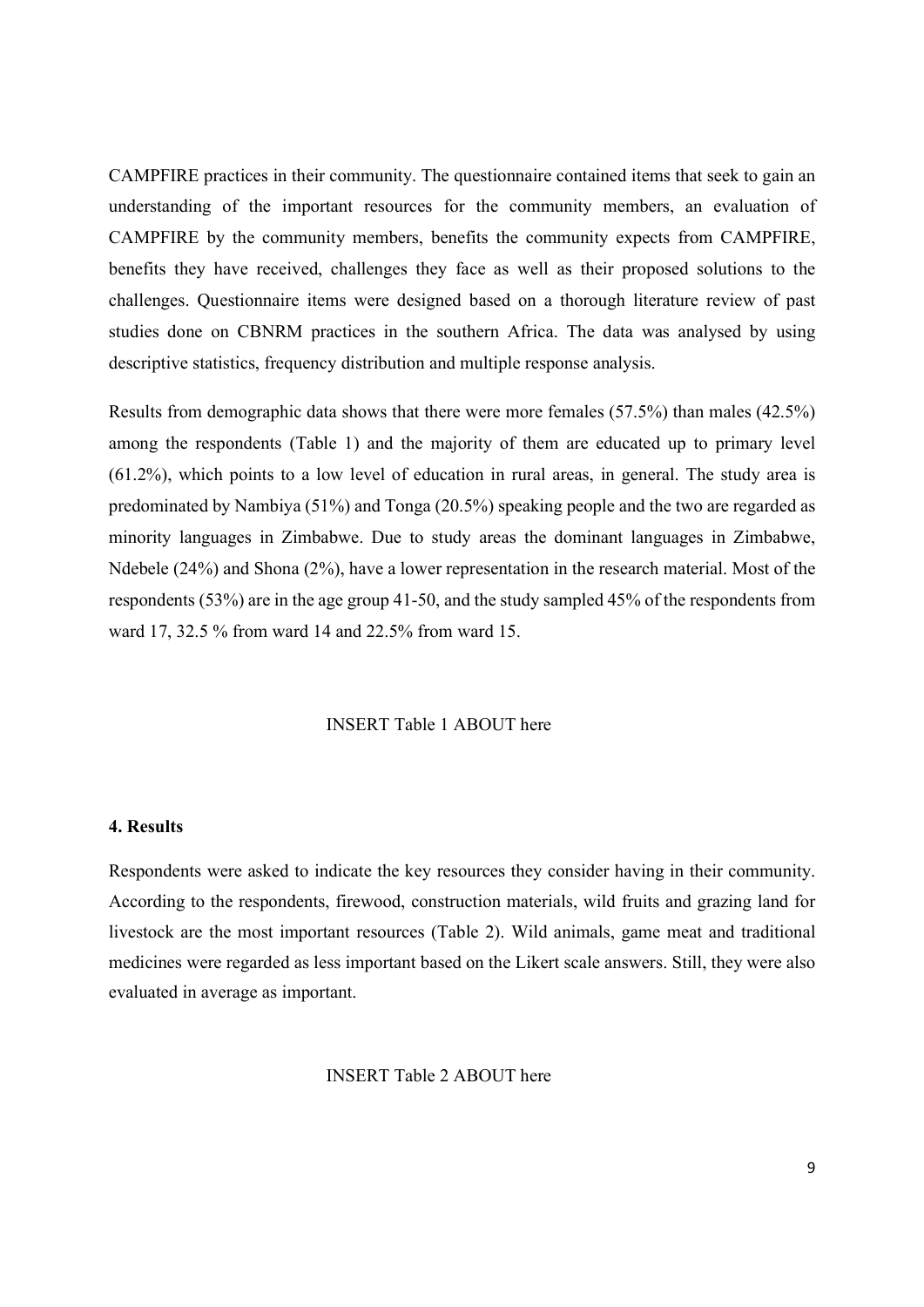Respondents were asked to evaluate the CAMPFIRE project based on their perceptions (Table 3). On whether the local CAMPFIRE committee is active, if the locals are given feedback, whether the locals benefit from wildlife through CAMPFIRE and whether CAMPFIRE is effective in reducing HWC, the means were neutral but more tilted towards a disagree scale. Respondents also disagreed on benefits being distributed equally among community members, inclusion of locals in decision making and on locals getting compensation for destruction by wild animals. This clearly shows that the locals do not believe that CAMPFIRE in their community is beneficial to them and they feel excluded from CAMPFIRE activities. The respondents expressed willingness to actively participate in CAMPFIRE activities as shown by a mean of 2.83 which is aligned to agree scale.

## INSERT Table 3 ABOUT here

Table 4 present responses on benefits the locals expect to get from CAMPFIRE. Respondents expect benefits such as the construction of dams and drilling of boreholes (31.8%) to provide water to the community, funding of income generating projects (18%), funding provision of social infrastructure (14.4%), pay school fees for the underprivileged children (10.8%) and to protect livestock from depredation by wild animals (7.2%) among other benefits.

#### INSERT Table 4 ABOUT here

The respondents were asked about the benefits they have received from CAMPFIRE. The majority (56.9%) highlighted that they have received nothing from CAMPFIRE, which may become highly problematic for nature protection and sustainability in a long term. In respect of the benefits, 18.3% mentioned the construction of grinding mills, 4.1% funding of income generating projects (Table 5). Other benefits cited are provision of game meat to community member (4.1%), construction of shops to the community (3.2%), drilling of boreholes (2.8%) and acquisition of a water engine for a local school in ward 17. It was also highlighted by community members that of late there are no benefits accruing from CAMPFIRE and the benefits they mentioned were received way back when the project was still viable.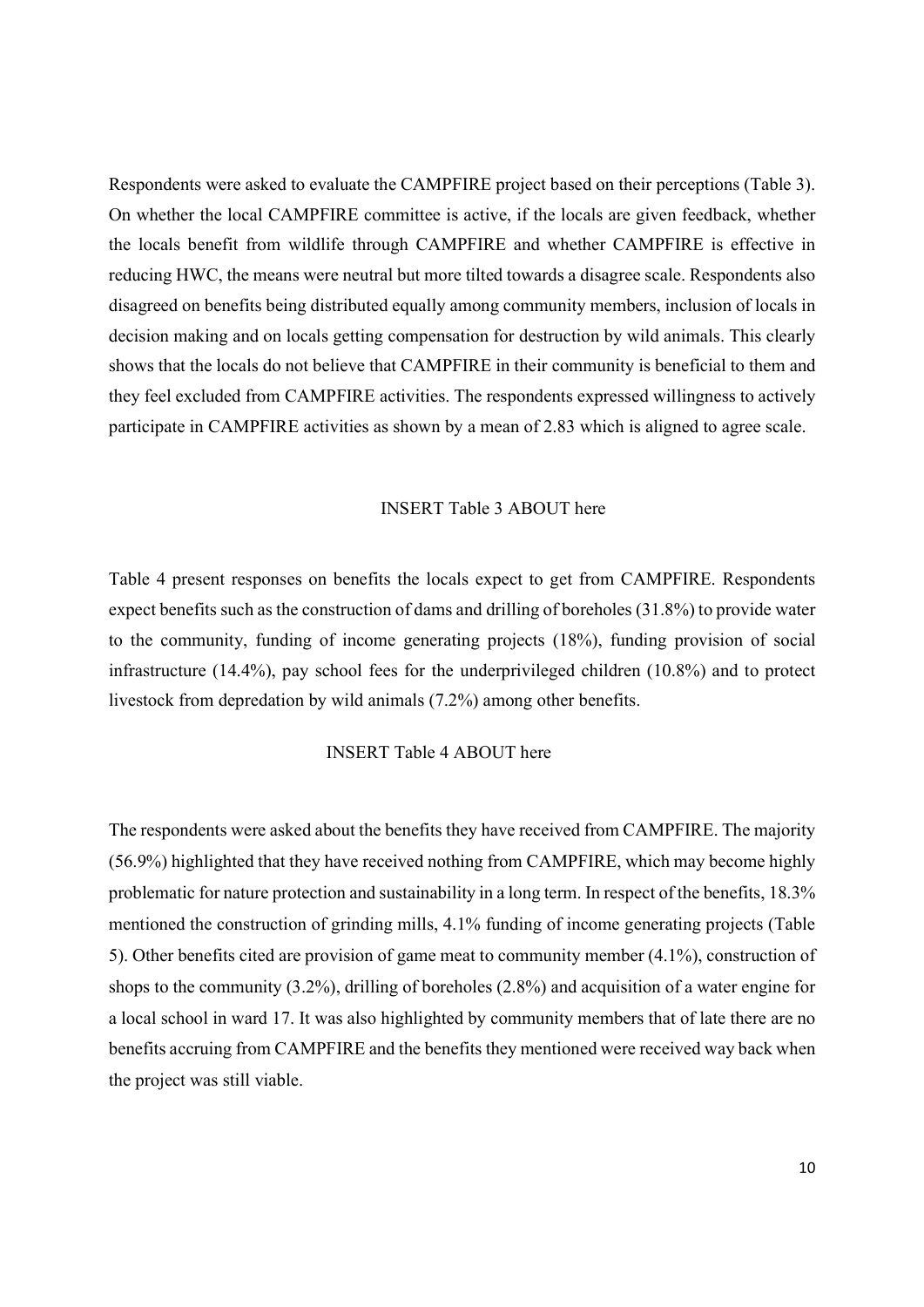## INSERS Table 5 ABOUT here

While there were identified benefits, also some challenges were faced by community members in CAMPFIRE areas (Table 6). In addition to the previously mentioned missing benefits, the respondents cited challenges such as lack of consultation in decision making (16.9%), destruction of crops by wild animals (13.1%), livestock depredation (12.3%), lack of direct benefit to households (11.6%), failure to devolve authority to local communities (11.4%) and increase in livestock diseases (11%) among other challenges.

## INSER Table 6 AABOUT here

Respondents were also asked to suggest solutions to challenges they highlighted (Table 7). These solutions include activating village CAMPFIRE committees (28%), tightening security in the game park to confine wild animals (19.1%), CAMPFIRE leadership and community members working closely together (16%), compensating community members for loss of livestock and crops caused by wild animals (12.3%) and educating community members on CAMPFIRE projects (11.6%). In addition, respondents recommended the construction of water reservoirs, provision of secure grazing lands and dipping chemicals for their livestock (5.5%).

## INSERT Table 7 ABOUT here

## 5. Discussion

The findings of this study suggest that communities living adjacent to the Hwange National Park place importance to a number of resources within their vicinity. Most of these resources are found inside or very close to the park and they include the wild animals, game meat, grazing land for livestock, firewood and construction materials. This is in line with previous studies. Thondhlana et al. (2015), for example, have stated that parks and the surrounding areas endowed with natural resources can sustain the livelihoods of local community members. Furthermore, Chigonda (2018)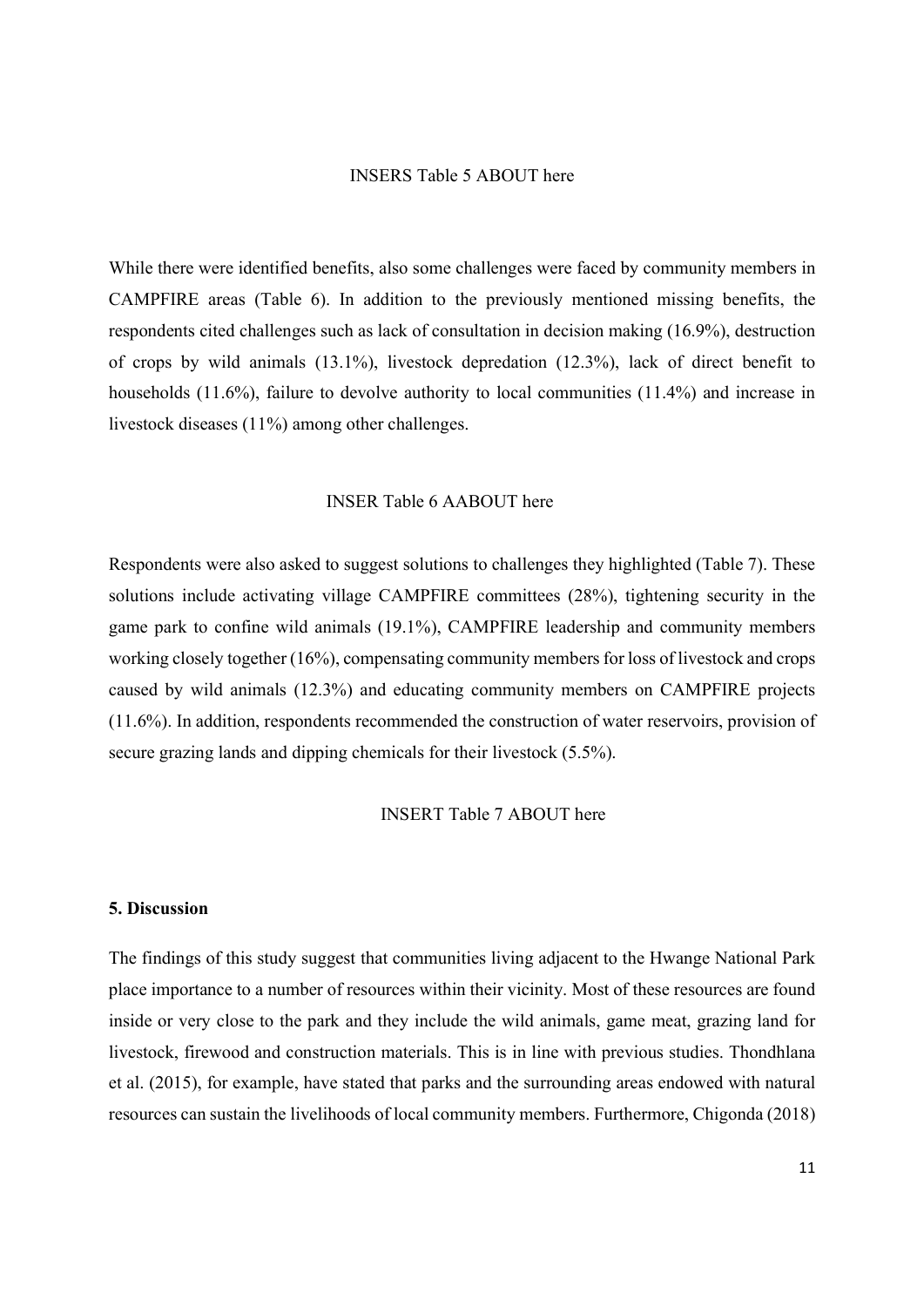has concurred that people in Less Economically Developed Countries rely heavily on wildlife for food, shelter and medicines.

However, this study shows critically that the respondents have some negative perceptions towards CAMPFIRE: they do not always see any benefits accruing to them from the Park. This is possibly because there is no active (enough) involvement of the locals in CAMPFIRE, resulting in a knowledge gap concerning the direct and indirect benefits to communities in a form of infrastructure and employment. However, these negative perceptions may simply exist because there are no direct factual, especially financial, benefits to the households and individuals participating in the study. Regardless of these negative perceptions the community members expressed willingness to actively participate in CAMPFIRE activities, if possible. This is in line with Matseketsa et al. (2018) who posited that a governance system where locals are excluded in the management of resources will create negative perceptions among local community members. In this regard Musavengane & Simatele (2016) have noted that if the locals are not involved in the management of resources in their community it is highly likely that they will distance themselves from such initiatives. Similarly, Tichaawa & Mhlanga (2015) have agreed that failure to economically improve the livelihoods of the community members and the lack of compensation for wildlife damages results in a negative perception towards CAMPFIRE. In concurrence with findings of this study Dyer et al. (2014) highlighted that benefits received, costs borne by the locals as well as their involvement in making key decisions has an influence on the local communities' attitude towards conservation.

The study revealed that people have high expectations from CAMPFIRE and community members may expect 'life changing' i.e. significant benefits for their community and household. This is not surpising as the main goal of CAMPFIRE is to provide communities substantial benefits (Tichaawa & Mhlanga, 2015), which cretaes high expectations for people. Suich (2013) has agreed that lack of sufficient benefits to households and individuals affect the long term survival of the CBNRM projects. Some of the expected benefits (such as presented in Table 3) include construction of dams and boreholes, funding of income generating projects, building of social infrastructure in the community, protection of livestock from wild animals and compensation for destruction caused by wild animals among other benefits. This is consistent with the study done by Zunza (2012) who confirmed that income generating projects such as beekeeping, livestock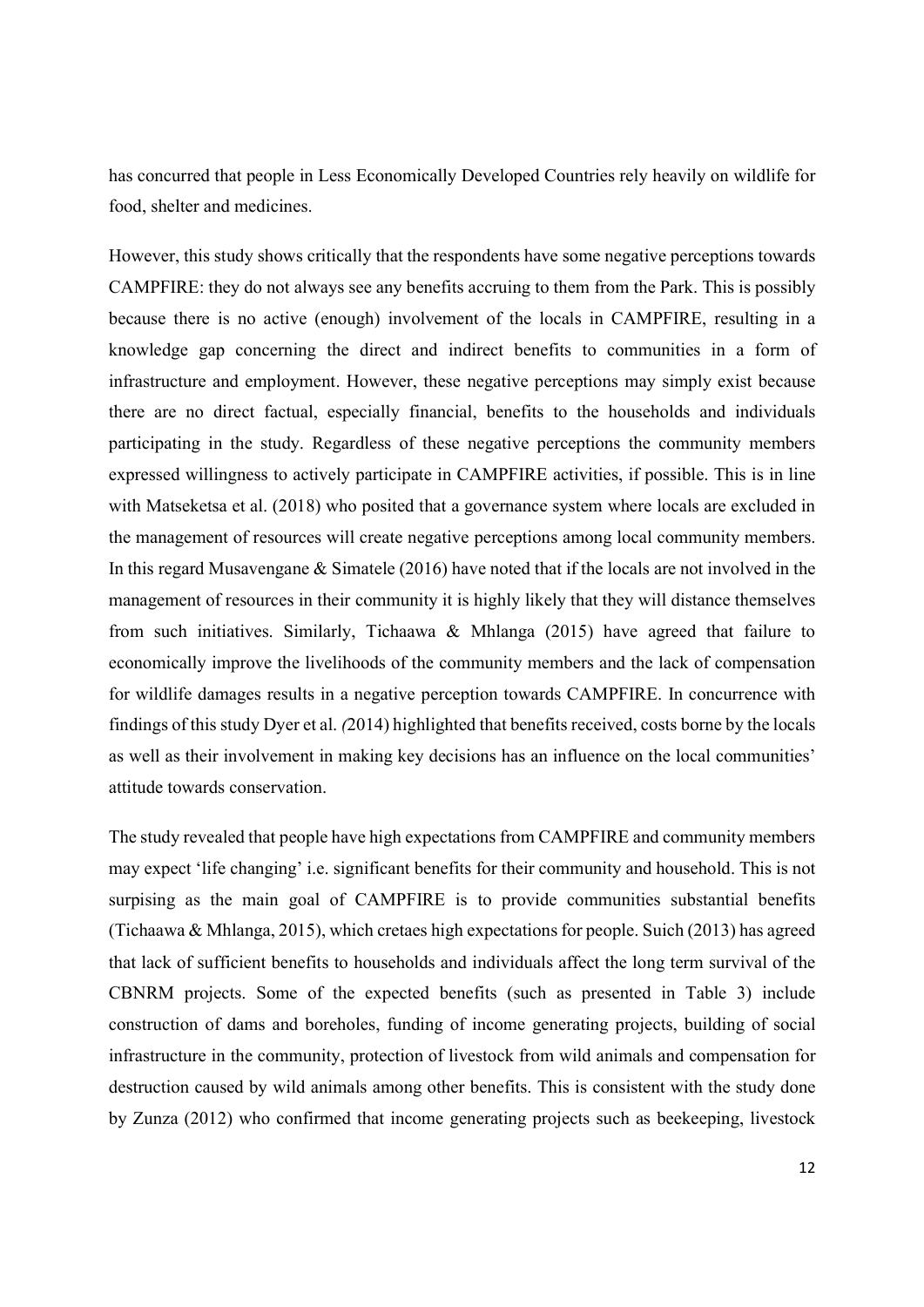keeping, gardening projects and handcraft making are perceived as important by communities. Zunza (2012) further opines that opportunities arising from CBNRM include revenue accruing to the community members, game meat as well as infrastructural development in the communal areas. In addition, Lenao et al. (2014) have stated that ecotourism activities in the rural areas concretely raise expectations of the locals to receive tangible benefits.

A majority of the respondents highlighted that they are not receiving any benefits from CAMPFIRE, which is highly alarming and calls for further studies based on a more detailed level. The few benefits mentioned such as construction of community halls, provision of grinding mills and funding of income generating projects were received a long time ago when the project was still viable. Chiutsi & Saarinen (2017) are of the view that locals living adjacent to protected areas have a perception and expectation that tourism brings a lot of benefits but, after all, only a few are benefiting. Related to this, Zunza (2012) has noted that in CAMPFIRE programme areas benefits are seen to be declining, in general, and they are considered as insufficient to support livelihoods of the local communities.

Communities living around protected areas face a myriad of challenges identified in this study. The identified challenges (see Table 6) include insufficient involvement in making decisions regarding the management of resources in the communities, destruction of crops and livestock depredation by wild animals, lack of direct benefits to households, failure to devolve authority to locals and increase in livestock diseases among other challenges. This is in line with Mutandwa & Gadzirayi (2007), for example, who have stated that challenges facing people living at the proximity of protected areas include disruption of their agricultural activities, depredation of their livestock, loss of lives as well as spread of diseases from wildlife to livestock. Chigonda (2018) has also pointed out that marginalization of the local communities in the management of natural resources and the tendency by central government to retain authority in key decision making and determining how resources will be used are challenges facing CBNRM. Ntuli & Muchapondwa (2017) are in agreement that CAMPFIRE managed to devolve wildlife management up to the RDCs level only instead of the local communities that bears the cost of wildlife in their areas. Chiutsi & Saarinen (2017) also observed that corruption by the local committees in accounting for the revenue collected from CBNRM projects as well as lack of transparency in the distribution of benefits is one of the challenges facing CBNRM practices in Zimbabwe.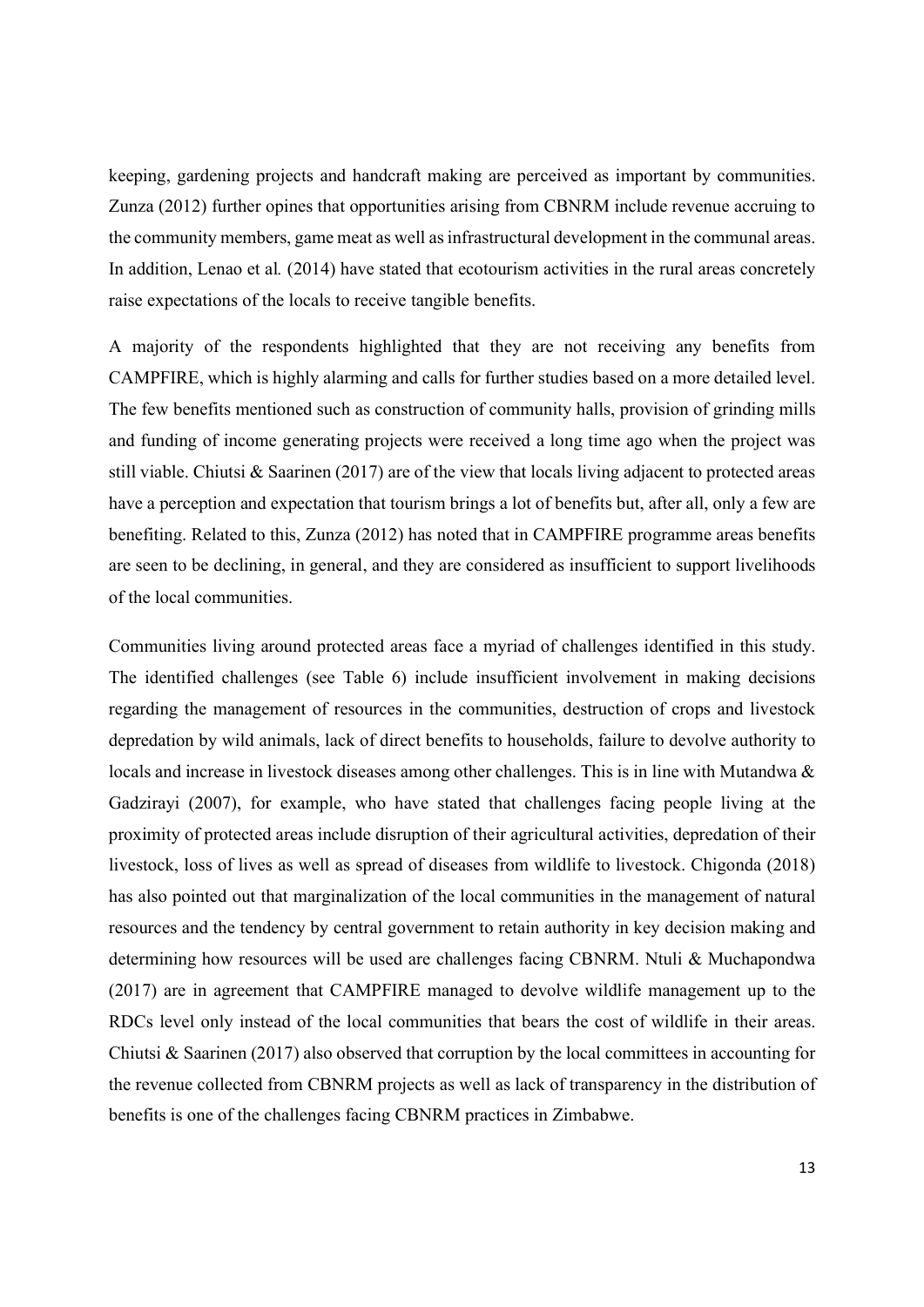Solutions to the challenges identified in this study as recommended by the community members include re-activating village CAMPFIRE committees, educating the community members on CAMPFIRE, close cooperation between CAMPFIRE leadership and community members as well as providing compensation to community members for losses caused by wild animals. These are highly justified suggestions. Musavengane & Simatele (2016), for example, are in agreement that there is an urgent need to involve local communities in the management of wildlife to reduce social costs and to ensure that the CBNRM practice is effective. Similarly, Harrison et al. (2014) have also concurred that the main aim of CBNRM is to give community members more role to play in the management of natural resources. Tichaawa & Mhlanga (2015) affirmed that locals can only be involved successfully in the conservation of natural resources if they are given the opportunity to make decisions regarding the resources in their communities and if they stand to benefit from the conservation efforts (see Matose & Watts, 2010).

There are some limitations in this study. The results represent three out of twenty wards in the Hwange district, and the selected communities are located close to the Park. In respect to the other wards distance decay may have effects on their relations and perceptions concerning CBNRM practices. Due to the convenience sampling, the results should not be generalized to the analysed wards but considered as an overview on the studied communities. The analysis was mainly based on quantitative and descriptive approach, which can provide unbiased results in general. Still, the questions asked were influenced by the previous research and the researchers motivation on thinking critically on community-conservation relations and benefit sharing practices.

## 6. Conclusion and recommendations

This study aimed at identifying the current state of CAMPFIRE in relation to the Hwange National Park, by focusing on how the community members perceive the programme and its local practices with regard to benefits they expects and receive and challenges they face. The results indicate that there are negative perceptions among local community members towards the current CAMPFIRE practices and how the program has been implemented in the study area. These negative views are largely based on the current management situation in which the locals feel sidelined from CAMPFIRE activities and that there are no - financial or material - benefits accruing to them from wildlife conservation. Indeed, there seems to be a wide gap between what the community members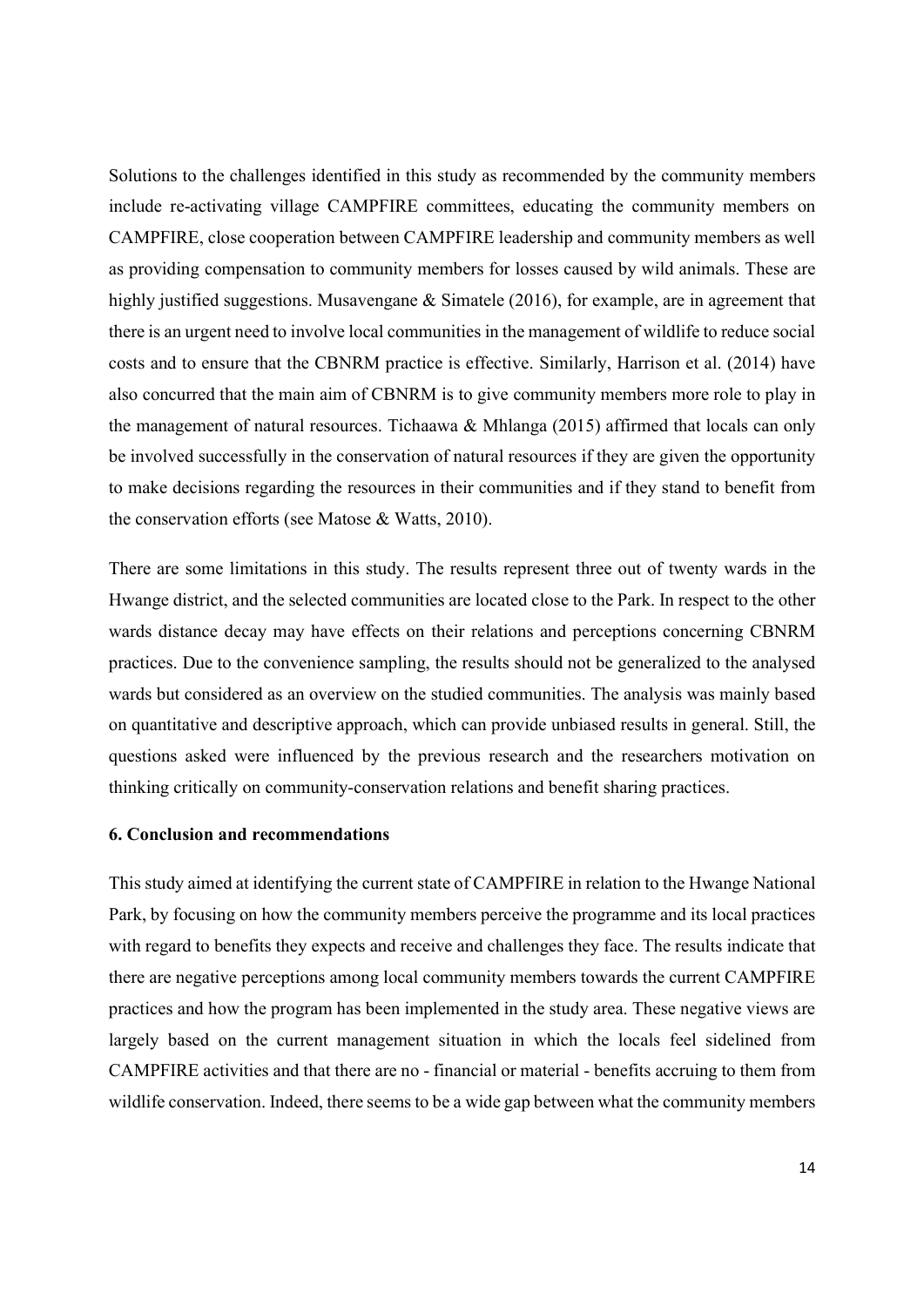expect to receive and what the actual benefits are from CAMPFIRE. Still, the locals perceive wildlife as an important resource that could and should contribute to their well-being and the community development. In order to receive benefits and reduce conflicts, the community members believe that CAMPFIRE can work for them if it is open for their participation.

Historically, many of the local communities in Zimbabwe have once benefited immensely from CAMPFIRE. Thus, they understand the value wildlife could bring to them based on ecotourism operations. Reasons for reduced or vanished benefits and the effects of that for conservation should be studied. They are probably resulting from a combination of internal and external processes. Along with economic challenges, the land reform process changed the policy and development context for CAMPFIRE programme. Nowadays, some of the conservancies that used to support the programme are housing new farmers presenting new kind challenges for conservation and benefit sharing efforts (Mutandwa & Gadzirayi, 2007; Guerbois et al., 2013). As a result, communities living adjacent to conservation areas no longer benefit from the resources in their vicinity because of the changes in land use patterns, decline in tourist arrivals and the decline in economic activities in the country.

In line with the findings of this research to change the negative perception of community members towards CAMPFIRE it is important to revive the village committees. This would enable community participation, and based on the results there is an urgent need to integrate communities to conservation area management (see Guerbois et al., 2013I). Furthermore, the community leaders need to be trained on how to co-manage the CAMPFIRE programme with emphasis on the inclusion and participation of the local community members. It was also observed that the community members are affected negatively by wildlife in their area through livestock depredation, spread of diseases from wildlife to livestock and destruction of their crops among other impacts. Based on this, there is a practical need to ensure that such impacts are reduced through buffer zones and proper fencing and also by providing compensating to community members for loss of livestock and crops.

Overall, the effects of nature conservation areas and CAMFIRE Programme practices on local perceptions and livelihoods are still poorly understood. Further studies should focus on the development of an inclusive benefit sharing model for CAMFIRE Programme in the current socio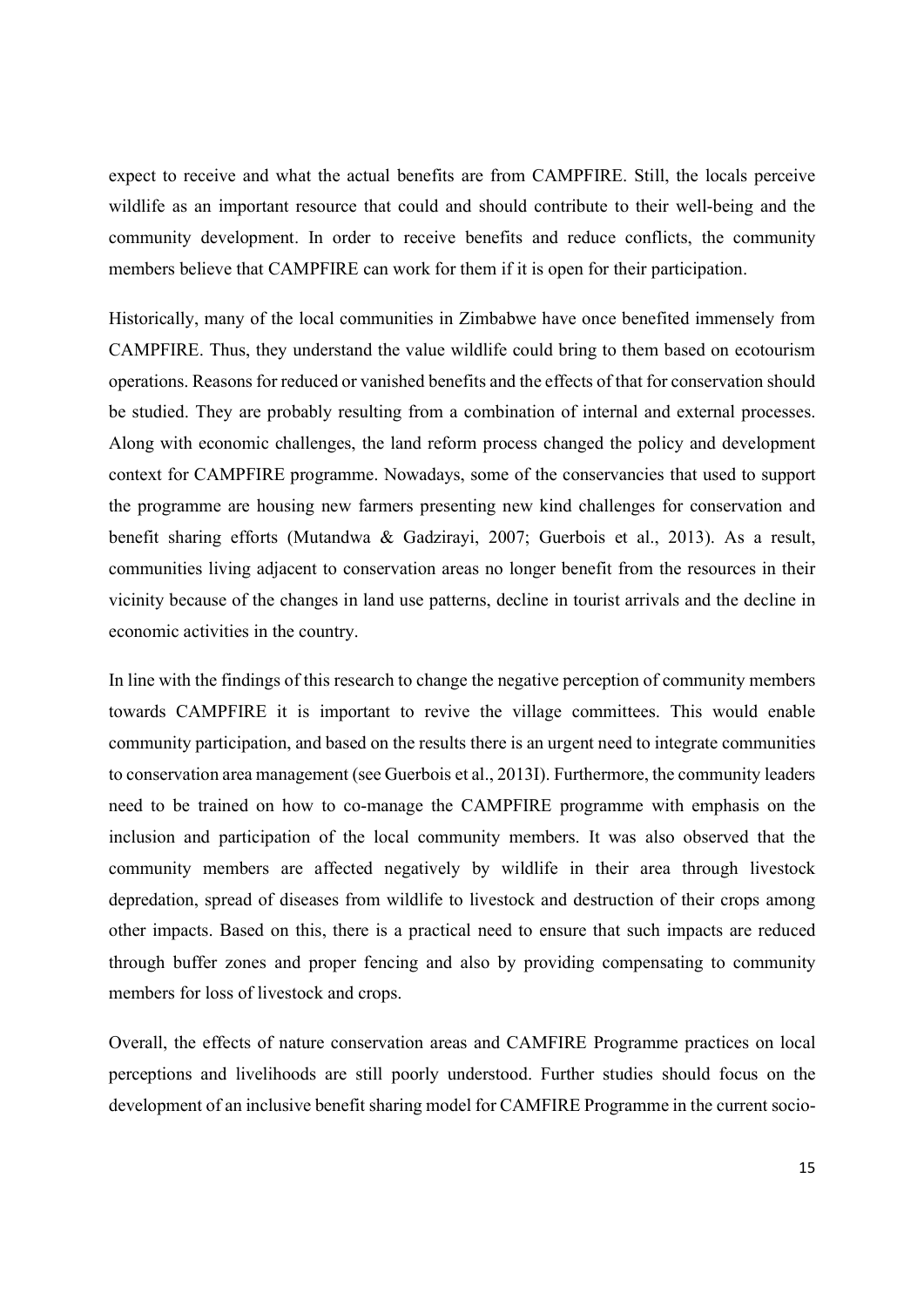economic circumstances of the country. There is also a need to find better ways to deal with human wildlife conflict in communities living in proximity to protected areas but not necessarily benefiting from the current Programme and related tourism developments. Otherwise, increasing human settlements at the vicinity of CAMFIRE areas and other protected sites may become major challenges for nature conservation efforts in future.

## Acknowledgements

This research was made possible by funding from Lupane State University. Many thanks to Mr Phindile Ncube and Mr Nxolelani Ncube from Hwange Rural District council for providing assistance with accessing respondents. The authors also wish to acknowledge the anonymous reviewers for constructive feedback on this paper.

#### References

- Adeyinka-Ojo, S & Khoo-Lattimore, C, 2018. Black on Brown: Research paradoxes for black scholars working in ethnic communities. In Mura, P, and C. Khoo-Lattimore (Eds.), Asian qualitative research in tourism (pp. 255–270). Springer, Singapore
- Balint, PJ & Mashinya, J, 2006. The Decline of a Model Community-Based Conservation Project: Governance, Capacity, and Devolution in Mahenye, Zimbabwe. Geoforum 37(5), 805–15.
- Blaikie, P, 2006. Is Small Really Beautiful? Community-Based Natural Resource Management in Malawi and Botswana. World Development 34(11), 1942–57.
- Chigonda, T, 2018. More than Just Story Telling: A Review of Biodiversity Conservation and Utilisation from Precolonial to Postcolonial Zimbabwe. Scientifica.
- Child, B & Grenville, B, 2010. The Conceptual Evolution and Practice of Community-Based Natural Resource Management in Southern Africa: Past, Present and Future. Environmental Conservation 37(3), 283–95.
- Chiutsi, S & Saarinen, J, 2017. Local Participation in Transfrontier Tourism: Case of Sengwe Community in Great Limpopo Transfrontier Conservation Area, Zimbabwe. Development Southern Africa 34(3), 260–75.
- DeGeorges, PA & Reilly, BK, 2009. The Realities of Community Based Natural Resource Management and Biodiversity Conservation in Sub-Saharan Africa. Sustainability, 734–88.
- Dube, N, 2019. Voices from the Village on Trophy Hunting in Hwange District, Zimbawe. Ecological Economics 159, 335–43. https://doi.org/10.1016/j.ecolecon.2019.02.006.
- Dyer, J, Stringer, LC, Dougill, AJ, Leventon, J, Nshimbi, M, Chama, F, Kafwifwi, A, Muledi, JI, Kaumbu, J-MK, Falcao, M, Muhorro, S, Munyemba, F & Kalaba, GM, 2014. Assessing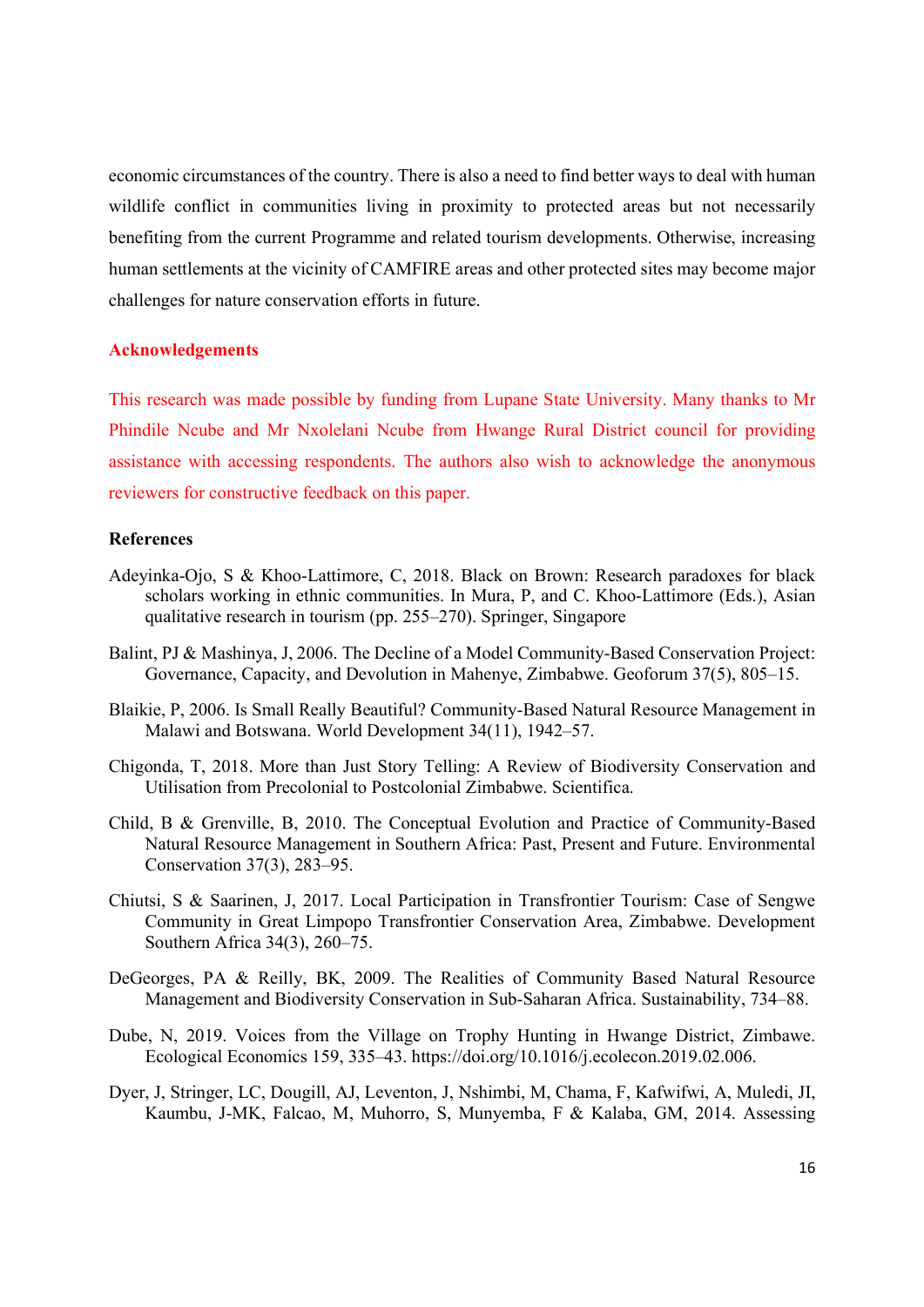participatory practices in community-based natural resource management: Experiences in community engagement from southern Africa. Environmental Management 137, 137–145.

- Gandiwa, E, Heitkönig, IMA, Lokhorst, AM, Prins, HHT & Leeuwis, C, 2013. CAMPFIRE and human-wildlife conflicts in local communities bordering northern Gonarezhou National Park, Zimbabwe. Ecology and Society 18(4).
- Grobler, JHF, 2005. Community Perceptions of Tourism in the Tshivhase Area, Limpopo Province. University of Pretoria.
- Guerbois, C, Dufour, AB, Mtare, G & Herve, F, 2013. Insights for Integrated Conservation from Attitudes of People Toward Protected Areas Near Hwange National Park, Zimbabwe. Conservation Biology 27, 844-55.
- Harrison, EP, Lindsay, CS & Andrew, JD, 2014. The Importance of the Sub-District Level for Community-Based Natural Resource Management in Rural Zimbabwe. Leeds.
- Hoole, A & Fikret, B, 2010. Breaking down Fences: Recoupling Social-Ecological Systems for Biodiversity Conservation in Namibia. Geoforum 41(2), 304–17.
- Hoon, P, 2014. Elephants Are like Our Diamonds: Recentralizing Community Based Natural Resource Management in Botswana, 1996-2012. African Studies Quarterly 15(1), 55–70.
- Jones, B & Murphree, M, 2004. Community-based natural resource management as a conservation mechanism: Lessons and directions. In Child, B (Ed.), Parks in Transition. Earthscan, London, 233–67.
- Jones, BT, 2004. CBNRM, poverty reduction and sustainable livelihoods: Developing criteria for evaluating the contribution of CBNRM to poverty reduction and alleviation in southern Africa. In: Plaas, C. A. (ed.). Zimbabwe.
- Kavita, E & Saarinen, J, 2016. Tourism and Rural Community Development in Namibia: Policy Issues review. Fennia 194(1), 79-88.
- Lenao, M, Mbaiwa, JE & Saarinen, J, 2014. Community Expectations from Rural Tourism Development at Lekhubu Island, Botswana. Tourism Review International 17.
- Madzudzo, E, 1999. Community Based Natural Resource Management in Zimbabwe: Opportunities and Constraints. Review of Southern African Studies, 3(2), 61-74. doi: 10.4314/rosas.v3i2.22997
- Matose, F & Scotney, W, 2010. Towards Community-Based Forest Management in Southern Africa: Do Decentralization Experiments Work for Local Livelihoods? Environmental Conservation 37(3), 310–19.
- Matseketsa, G, Chibememe, G, Muboko, N, Gandiwa, E & Takarinda, K, 2018. Towards an Understanding of Conservation-Based Costs, Benefits, and Attitudes of Local People Living Adjacent to Save Valley Conservancy, Zimbabwe. Scientifica. https://doi.org/10.1155/2018/6741439.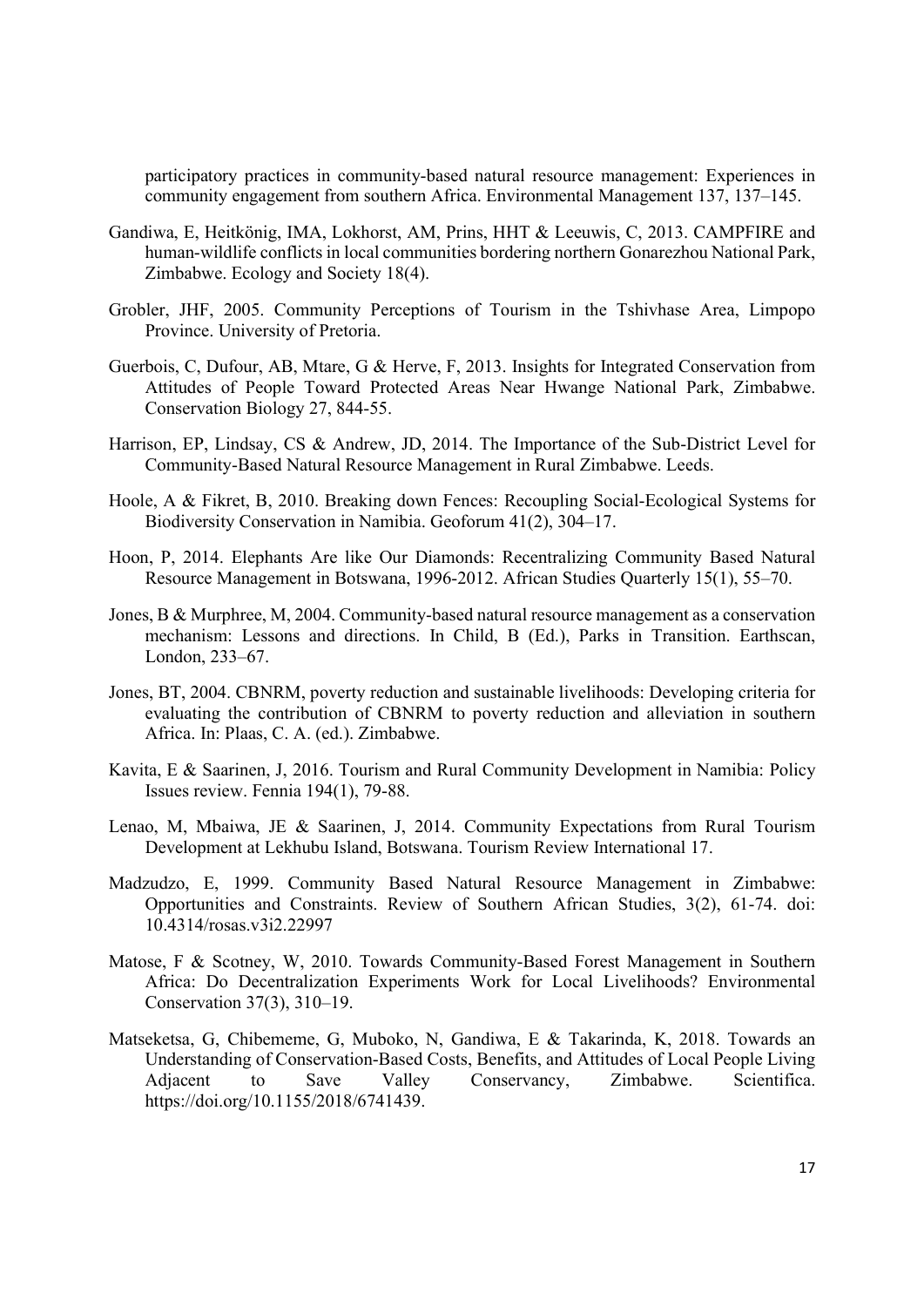- Mbaiwa, JE, 2011. Changes on Traditional Livelihood Activities and Lifestyles Caused by Tourism Development in the Okavango Delta, Botswana. Tourism Management 32(5), 1050– 60.
- Mbaiwa, JE, 2011. The effects of tourism development on the sustainable utilisation of natural resources in the Okavango Delta, Botswana. Current Issues in Tourism, 14(3), 251-273. DOI: 10.1080/13683500.2011.555525
- Mbaiwa, JE, 2017. Poverty or riches: who benefits from the booming tourism industry in Botswana? Journal of Contemporary African Studies, 35(1), 93-112. DOI: 10.1080/02589001.2016.1270424
- Mbaiwa, JE, Mbaiwa, T & Siphambe, G, 2019. The Comunity-Based Natural Resource Management Programme in Southern Africa-Promise or Peril? In Positive Tourism in Africa, ed. Mucha Mkono. New York: Routledge.
- Mountjoy, NJ, Whiles, MR, Spyreas, G, Lovvorn, JR & Seekamp, E, 2016. Assessing the Efficacy of Community-Based Natural Resource Management Planning with a Multi-Watershed Approach. Biological Conservation 201, 120–28.
- Muboko, N & Murindagomo F, 2014. Wildlife Control, Access and Utilisation: Lessons from Legislation, Policy Evolution and Implementation in Zimbabwe. Journal for Nature Conservation 22(3), 206–11.
- Musavengane, R, 2019. Understanding Tourism Consciousness through Habitus: Perspectives of ' Poor ' Black South Africans. Critical Afrcian Studies 11(3), 322–47.
- Musavengane, R & Kloppers, R, 2020. Social Capital: An Investment towards Community Resilience in the Collaborative Natural Resources Management of Community-Based Tourism Schemes. Tourism Management Perspectives 34. 100654. https://doi.org/10.1016/j.tmp.2020.100654.
- Musavengane, R & Simatele, DM, 2016. Community-Based Natural Resource Management: The Role of Social Capital in Collaborative Environmental Management of Tribal Resources in KwaZulu-Natal, South Africa. Development Southern Africa 33(6), 806–21.
- Mutandwa, E & Gadzirayi, CT, 2007. Impact of Community-Based Approaches to Wildlife Management: Case Study of the CAMPFIRE Programme in Zimbabwe. International Journal of Sustainable Development and World Ecology 14(4), 336–44.
- Ntuli, H & Muchapondwa, E, 2017. A Bioeconomic Analysis of Community Wildlife Conservation in Zimbabwe. Journal for Nature Conservation 37, 106–21.
- Ostrom, E, 1990. Governing the Commons: The Evolution of Institutions for Collective Action. Cambridge university press.
- Roe, D, Nelson, F & Sandbrook, C, 2009. Community Management of Natural Resources in Africa: Impacts , Experiences and Future Directions. London, UK: International Institute for Environment and Development.